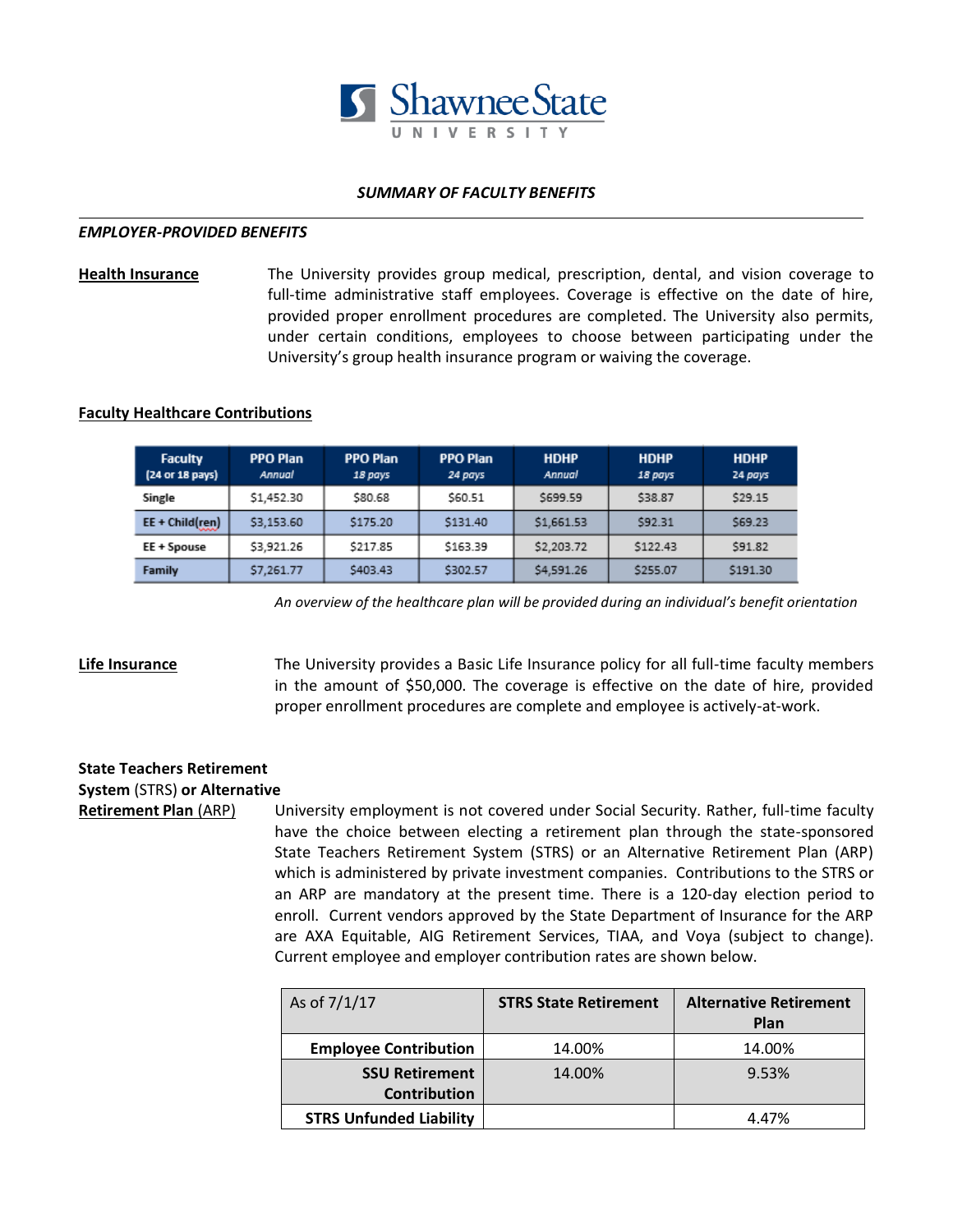- **Sick Leave Example 1** Upon employment, a minimum balance of 120 sick leave hours is available for use throughout the academic year. Each year thereafter sick leave is accrued at 4.62 hours each pay period. Under certain conditions, a faculty member may transfer sick leave hours to SSU. Employees may transfer into his/her University sick leave account any accumulated, documented, and verified sick leave balance that has been accumulated in the public service in the State of Ohio, provided that his/her reemployment takes place within ten (10) years of the date on which the employee was last terminated from public service.
- **Personal leave** Two (2) personal days per academic year are permitted.
- **Tuition Waiver** The University provides tuition waivers to employees, their spouses and dependent children (24 years of age or younger). Employees may take up to two courses not to exceed 6 credit hours per semester. Spouses and children have a maximum allowance of 160 credit hours. Enrollment follows our regular registration process that is available to the general student body. Eligible expenses include instructional, general, technology, and applicable out of state fees.
- **Off-Campus Development** The University encourages continued professional development at approved educational institutions, conferences, professional society seminars, or foundationsponsored programs. Reimbursement is based on the provisions of the current faculty labor agreement.
- **Athletic center** Membership to the Sports Center is FREE for permanent full and part time employees, as well as their immediate family members. (Spouse and dependent children 14 years and older)
- **Health Clinic** Employees may utilize the University Health Clinic as needed for the payment of \$20 per visit. These payments will be processed through payroll deduction and employees will be required to complete a payroll deduction authorization form at the time the services are rendered.
- **Library Cur Library** is available to you and your family members during their normal operating hours.
- **Parking Cff-street parking and/or designated faculty & staff parking is free at the present** time. Entrance to the faculty & staff parking lot is on Bond Street (next to Massie Hall & the Advanced Technology Center). A key card to access the restricted faculty and staff parking lot can be obtained in the Human Resources Office.

*DISCLAIMER: The above information is intended solely as a summary and should not be construed as a guarantee of a specific benefit. University provided benefits are subject to change according to appropriate labor agreement revisions, Board of Trustee policies, or legislative/regulatory changes in law.*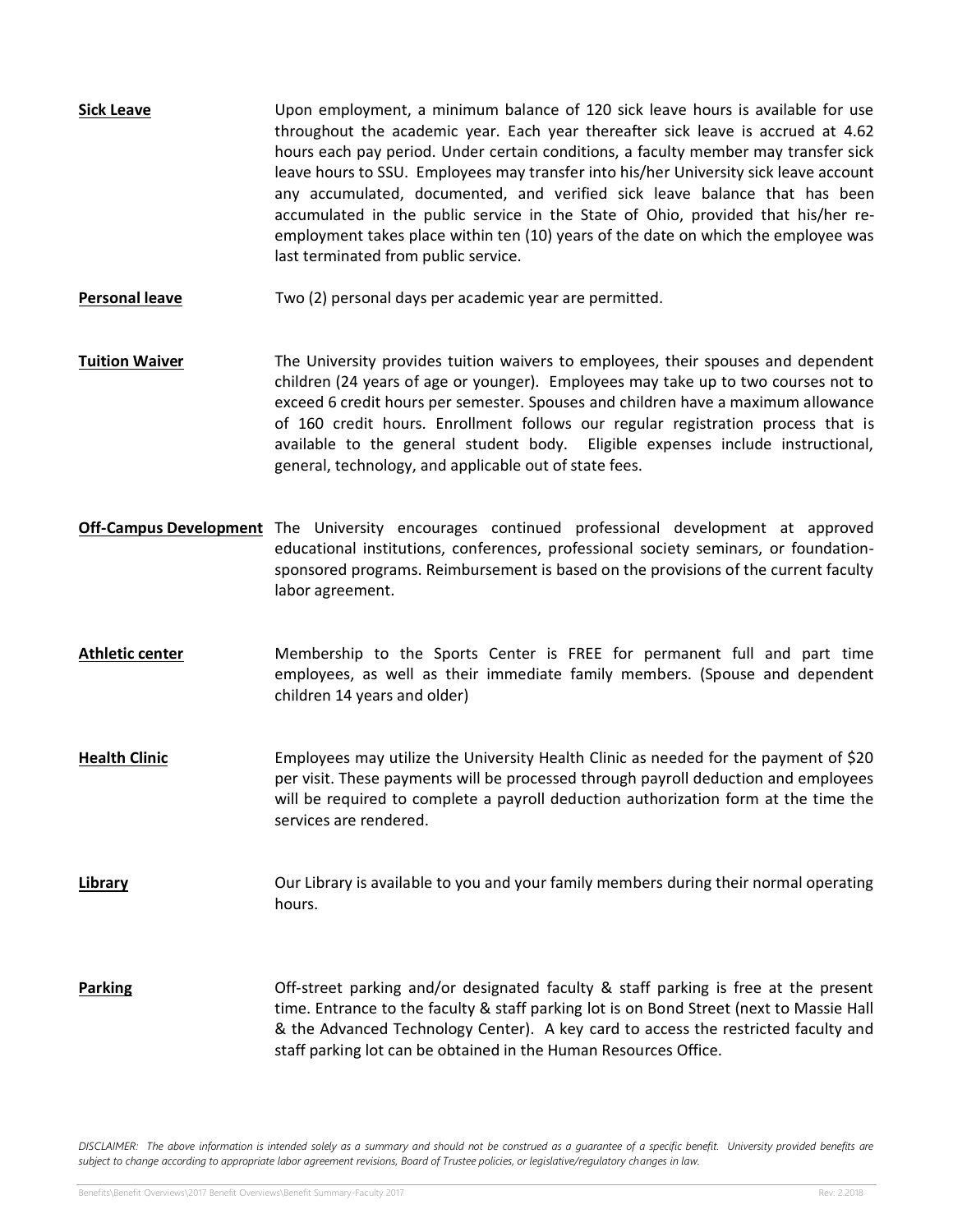**Direct Deposit/PayCard** University employees are paid on a biweekly basis. For your convenience, you may have your paycheck direct deposited to any bank of your choice or you may have your pay deposited to the U.S. Bank PayCard.

**Safety & Security** For campus safety and security information please refer to [www.shawnee.edu.](http://www.shawnee.edu/) Under Offices, select Public Safety. Under Important Links, located on the left side of the page, click "Campus Security and Fire Safety Report (PDF)."

## *VOLUNTARY BENEFITS*

**Supplemental**

**Retirement Annuities** Employees can set aside additional retirement savings on a pre or post tax basis through a qualified Annuity (403(b) plan) or Deferred Compensation (457b) plan. Voluntary contributions are payroll deducted. Interested employees must sign a Salary Reduction Agreement and contact one of the following vendors:

| 403(b) Plan | <b>AIG Retirement Services</b>    | VOYA |  |
|-------------|-----------------------------------|------|--|
|             | AXA-Equitable                     | TIAA |  |
| 457 Plan    | <b>AIG Retirement Services</b>    | VOYA |  |
|             | AXA-Equitable                     | TIAA |  |
|             | <b>Ohio Deferred Compensation</b> |      |  |

- **Health Savings Account** The health savings account (HSA) is available to employees who elect the High Deductible Health Plan (PPO with HSA option). The money in this account is tax exempt, belongs to you and can be used to pay or reimburse for certain medical expenses. For 2020, Shawnee State will make an employer contribution into the HSA account for all employee groups as follows: \$500 for employees with Single coverage, \$800 for employees with Employee +1 coverage, and \$1000 for employees with Family coverage.
- **Flexible Spending Account** This voluntary benefit allows employees who elect the PPO Plan to set aside money on a tax-free basis to be used for out-of-pocket medical expenses. Enrollment is offered upon hire or during an annual Open Enrollment period. Limited purpose (LPFSA) and Dependent Care flexible spending (DCFSA) accounts are also offered to employees who elected the HDHP plan.
- **Long-Term Disability** Long-term Disability Insurance is available and premiums are payroll deducted. Employees can choose between four plans (varying between benefit duration and elimination periods). Premium is based upon the employee's age and the plan type selected. This coverage is offered through Unum.

DISCLAIMER: The above information is intended solely as a summary and should not be construed as a quarantee of a specific benefit. University provided benefits are *subject to change according to appropriate labor agreement revisions, Board of Trustee policies, or legislative/regulatory changes in law.*